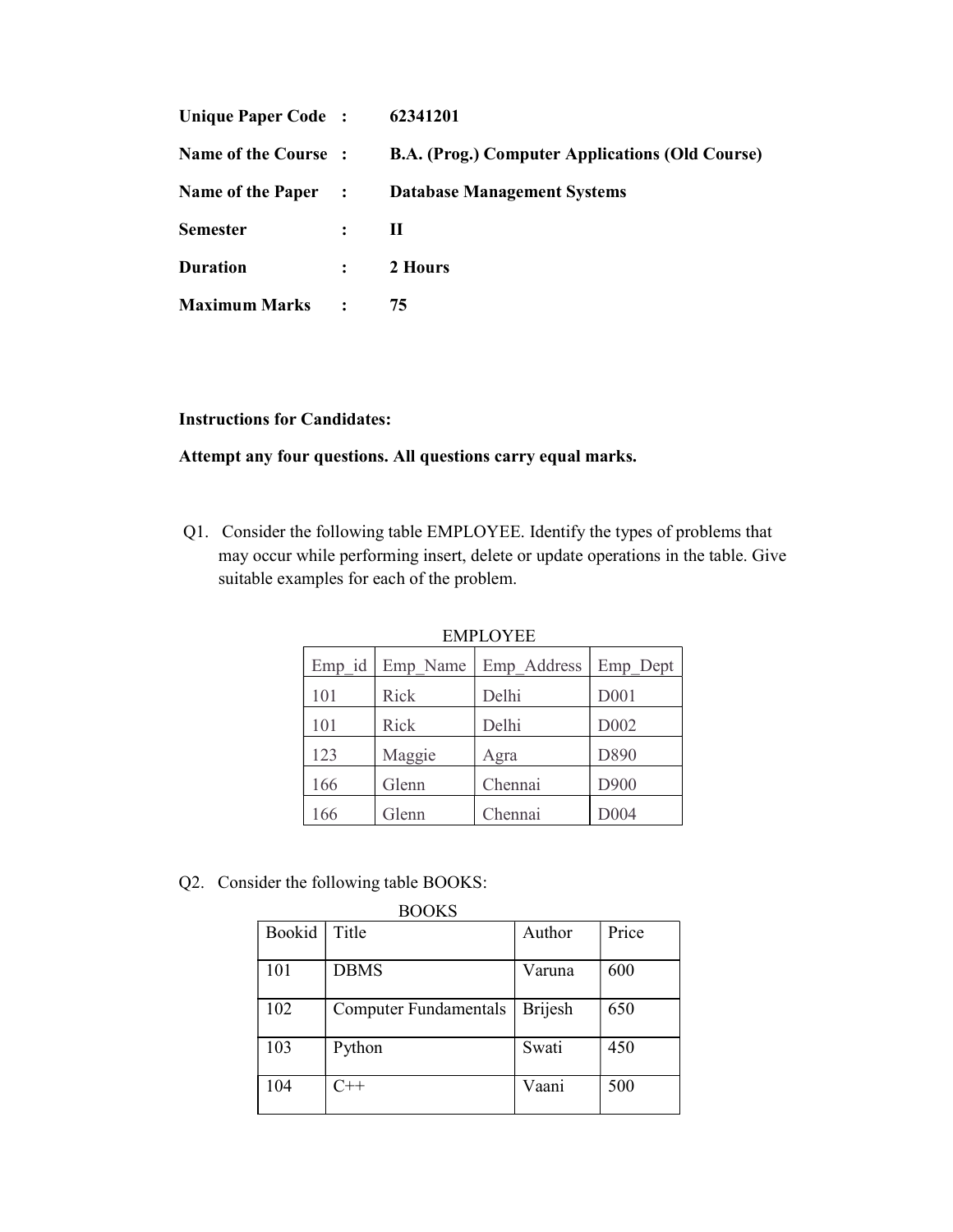Give the output that will be produced on execution of the following SQL Commands:

SELECT COUNT(\*) FROM BOOKS;

SELECT Title , SUM(Price) FROM BOOKS GROUP BY Title;

UPDATE BOOKS SET PRICE=700 WHERE Author="Varuna",;

INSERT INTO BOOKS VALUES (105, "OS", "KELVIN",700);

ALTER TABLE BOOKS ADD Publisher;

SELECT Title, Author FROM BOOKS WHERE Price BETWEEN 400 AND 600;

Q3. Consider the following relation instances R1 and R2:

| R1       |       |
|----------|-------|
| Roll No. | Name  |
| 1001     | Amit  |
| 1002     | Sunil |
| 2001     | Ojas  |
| 2002     | Radha |

| R2       |       |
|----------|-------|
| Roll No. | Name  |
| 1004     | Ankit |
| 1005     | Sunil |
| 2002     | Radha |
| 1001     | Amit  |

Display the result of following operations:

 R1 UNION R2, R1 PRODUCT R2, R1 INTERSECTION R2, R1 DIFFERENCE R2, R1 JOIN R2, and R1 LEFT JOIN R2.

Q4. Consider the following table Work\_Allocation: Stud id, Stud Name, Collge, Project id, Project Name, Project marks

Following are the functional dependencies for the above table:

Stud  $id \rightarrow$  Stud Name, College

Project  $id \rightarrow$ Project Name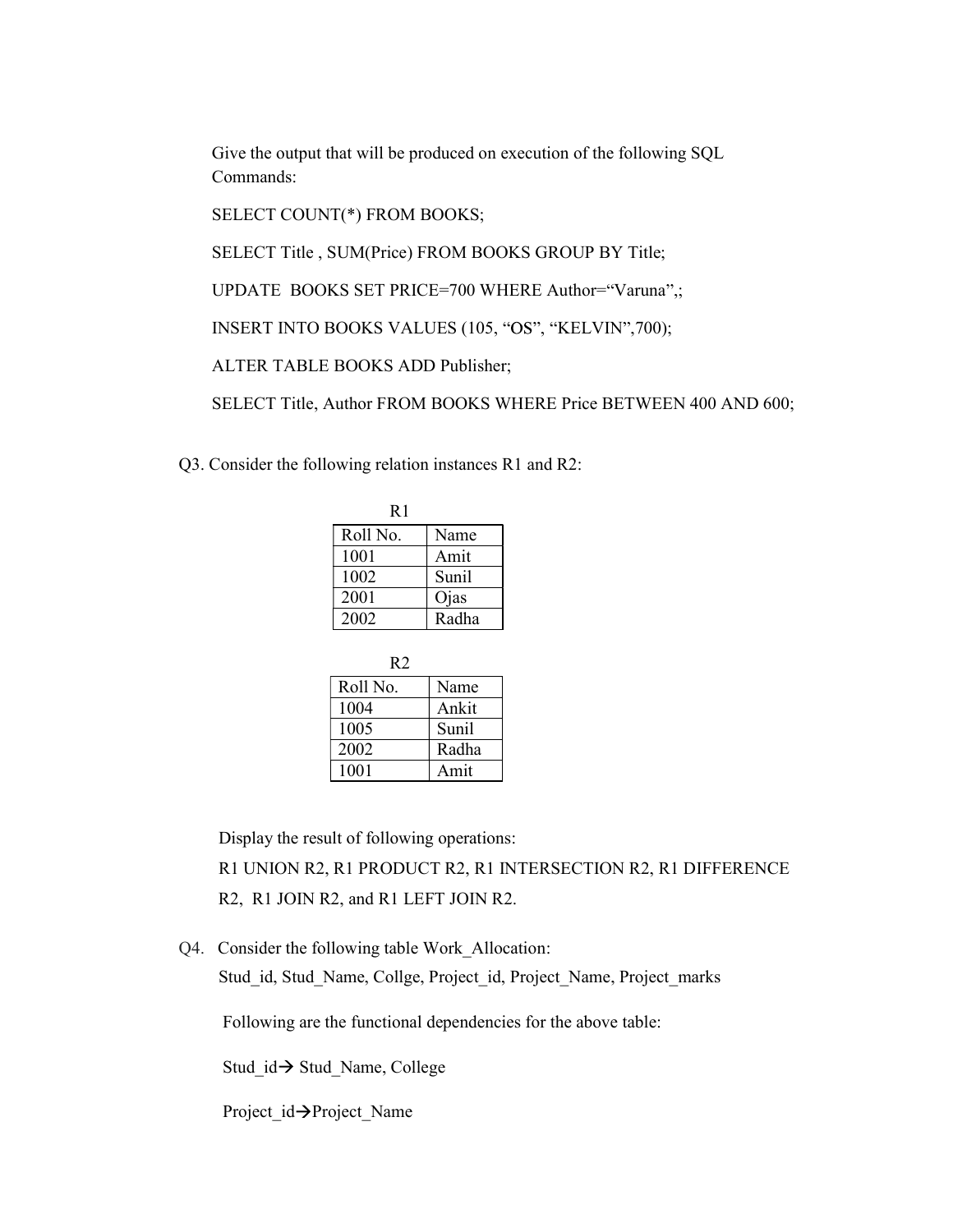RollNo, Project\_id Project\_marks

 Reduce the table Work\_Allocationin the Ist normal form (1NF) into third normal form (3NF) and identify the primary key in each of the resulting tables.

| Data Type               |  |
|-------------------------|--|
| INTEGER(6), UNIQUE, NOT |  |
| <b>NULL</b>             |  |
| VARCHAR (12), NOT NULL  |  |
|                         |  |
| VARCHAR (15)            |  |
|                         |  |
| INTEGER (2), NOT NULL   |  |
|                         |  |
| INTEGER(6), UNIQUE, NOT |  |
| <b>NULL</b>             |  |
|                         |  |

Q5. Consider the following table STUDENT with following attributes:

Identify the candidate keys in the table STUDENT.

Give SQL command to create the table STUDENT using suitable data types and constraints, define a suitable primary key for the table.

Populate the table STUDENT with information of four students.

Display the names of students whose Course id is "Computer Science" and name starts from "A".

Add a column "Phone no".

Update "Phone no" of all the students with suitable values in the table.

Q 6. A Company maintains the following tables for its Database :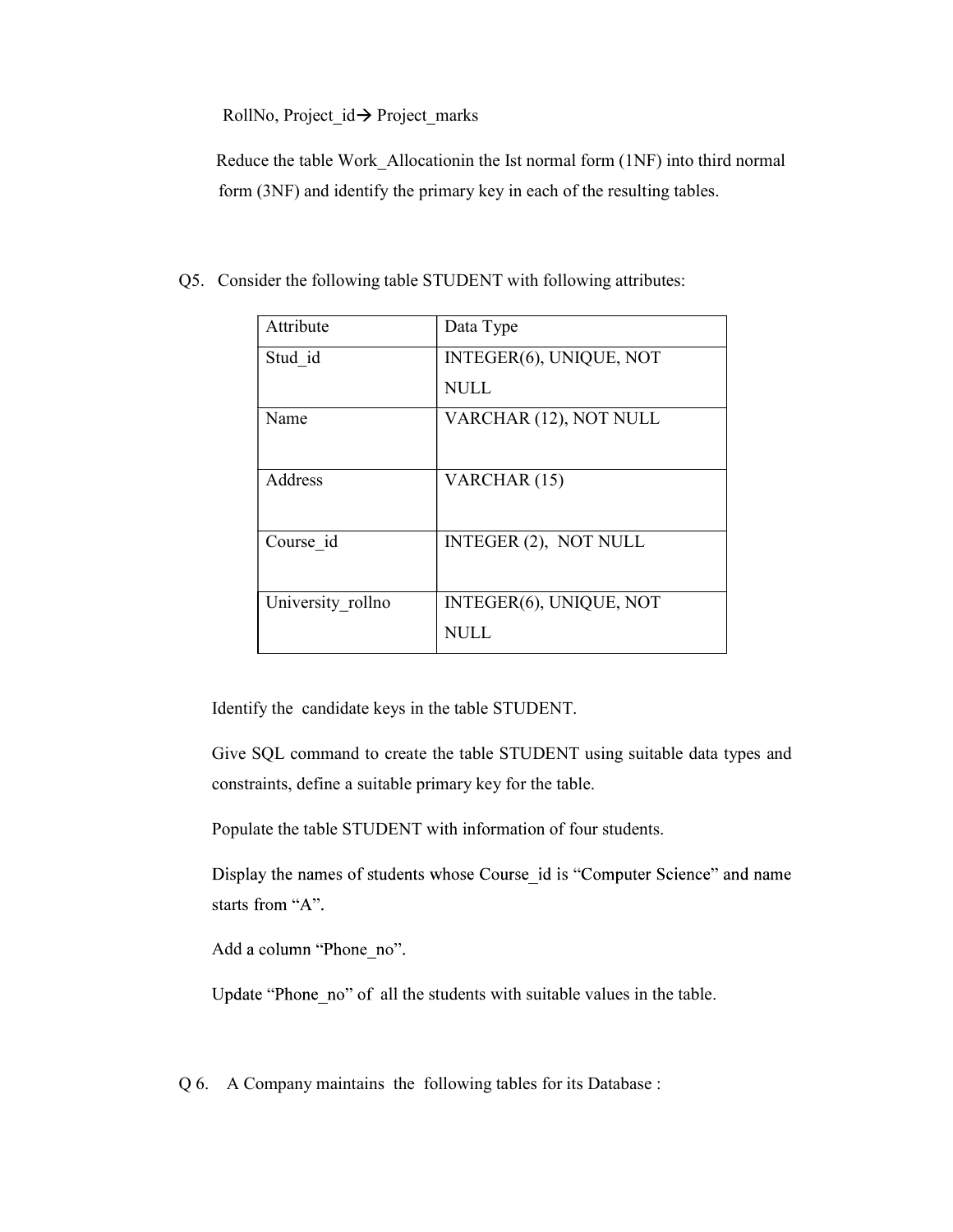| Table     | <b>Attributes</b>                                           |
|-----------|-------------------------------------------------------------|
| Executive | E Id, Name, Address, Salary, Date of Joining,               |
| Product   | P Id, Name, Price                                           |
| Customer  | C Id, Name                                                  |
| Order     | Invoice No, Date of Purchase, P Id, E Id, C Id,<br>Quantity |

 Construct an ER diagram where an invoice is given by the executive. Each executive can write many invoices but each invoice is written by only one executive. The invoice is written for a single customer but each customer can have many invoices.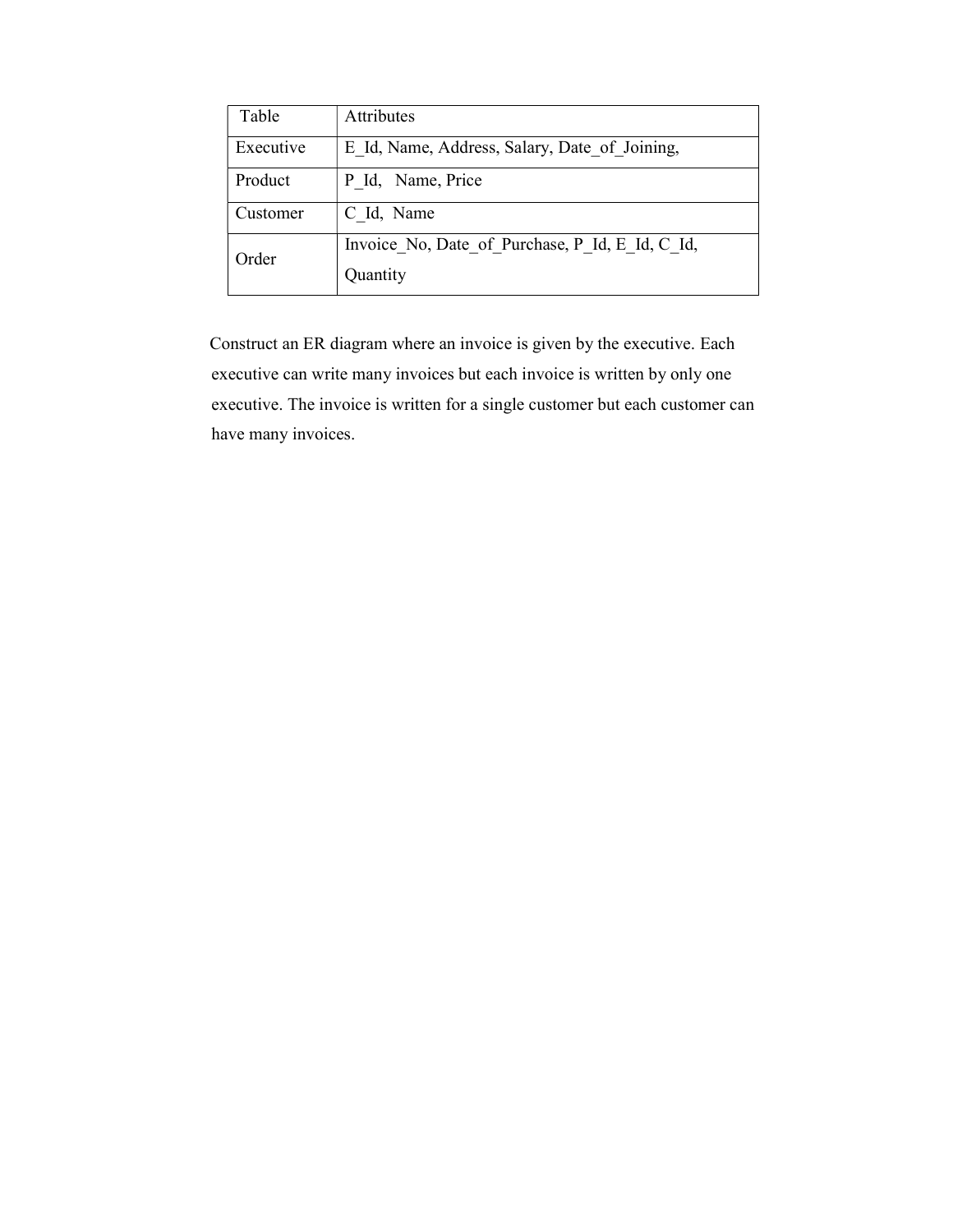| Unique Paper Code       | : 62344414                            |
|-------------------------|---------------------------------------|
| Name of the Paper       | : Multimedia Systems and Applications |
| Name of the Course      | : B.A. (Programme) Discipline Course  |
| Semester                | : IV                                  |
| Duration of Examination | : Two Hours                           |
| <b>Maximum Marks</b>    | :75                                   |
| Year of admission       | : 2015, 2016, 2017                    |

Instructions for Candidates:

Answer any FOUR questions out of SIX given in the question paper.

All questions carry equal marks.

Q1. Describe different environments in which multimedia can be used. Give three aspects of multimedia that make it superior over other forms of information presentation.

Q2. Describe primary multimedia delivery methods. You have been given the task of creating a new website for your college. What tools will you use to create the dynamic webpages?

Q3. Differentiate between animation and virtual reality. Describe the types of animation techniques.

Q4. Describe the terms anti-aliasing, rollovers, auto-tracing, dithering.

Q5. Describe hardware components that are used in multimedia projects. How do you evaluate the appropriateness of multimedia authoring systems for a given project?

Q6. Compare the use of MIDI and digitized audio in a multimedia production. List the important steps and considerations in recording and editing (any five) digital audio.